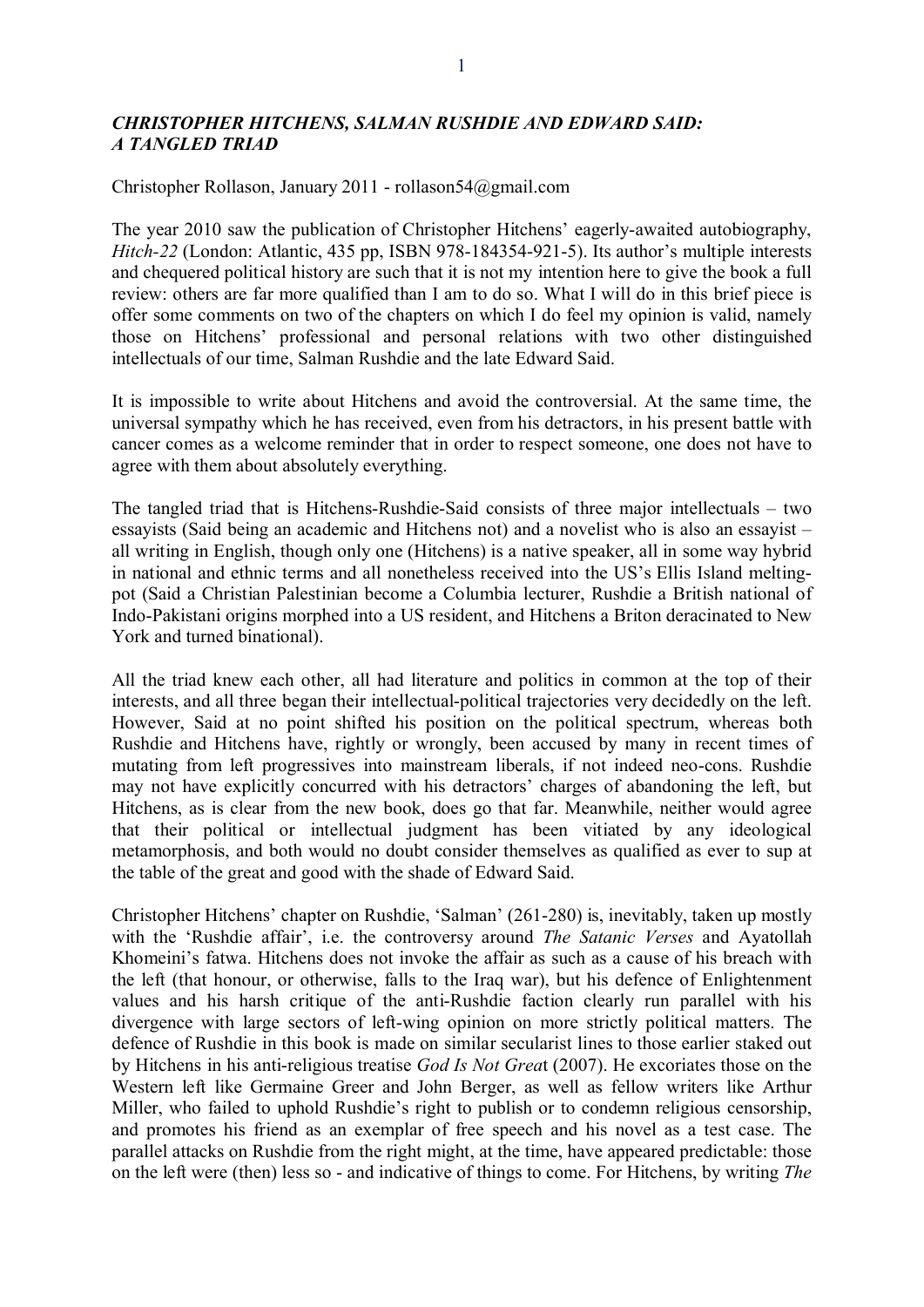*Satanic Verses* Rushdie 'ignited one of the greatest-ever confrontations between the ironic and the literal mind'. The phrase 'the literal mind' clearly includes both Rushdie's Muslim foes and his censorious opponents in the West. Implicitly, Hitchens demarcates himself from those who have opined on the issue without having read the novel and speaks *en connaissance de cause*: he praises Rushdie for undertaking the confrontation 'with care and measure and scruple' in his writing (267), also making it clear that – again unlike many selfappointed pundits – he is also familiar with Rushdie's other books, both pre- and post-fatwa (*Midnight's Children* and *Shame* – 264, but also *The Ground Beneath Her Feet* – 279n).

Hitchens relates how, when asked by the *Washington Post* on that fatal St Valentine's Day in 1989 to state his position on the matter, he unequivocally leapt to his friend's defence: 'I felt at once that here was something that completely committed me', a cause aligning 'literature, irony, humour, the individual, and the defence of free expression' against 'dictatorship, religion, stupidity, demagogy, censorship, bullying and intimidation': 'no more root-andbranch challenge to the values of the Enlightenment … or to the First Amendment to the [US] Constitution, could be imagined' (268). He supported the likes of Susan Sontag who publicly defended free speech against theocracy, while intuiting the emergence in the anti-Rushdie relativist camp of a species of 'postmodern « Left », somehow in league with political Islam', which was 'something new, if not exactly New Left' (270). Then as now, we find Christopher Hitchens saying no to today's frequent *bien-pensant* conflation of religion and race, the 'wilful, crass confusion between religious faith, which is voluntary, and ethnicity, which is not' (269).

More than twenty years on, *The Satanic Verses* has not been banned in the US or in any European country but Turkey. To this extent, Hitchens should consider himself and Rushdie vindicated. However, he doubts whether the novel could be published today ('nobody in the Anglo-American publishing business would now commission or print *The Satanic Verses*' – 280): the implicit alignment of sections of the Western left with militant Islam, he argues, generated 'a hinting undercurrent of menace and implied moral and racial blackmail that has never since been dispelled' (270). Hitchens displays consistency in extending his defence of Rushdie to others who have found themselves on the wrong side of Islam, from the Danish cartoonists to Ayaan Hirsi Ali and the murdered Theo van Gogh, and also notes, correctly, that Rushdie 'has become one of the most reliable defenders of the free expression of others' (280). He is not sanguine about the prospects for untrammelled freedom of the imagination in 'the world in which we all, to a greater or lesser extent, live now … a world in which a fanatical religion, which makes absolute claims for itself … regards itself as so pure as to be above criticism' (277); and he laments what he sees as a hegemonic 'moral relativism … whereby the Enlightenment has been redefined as « white » and oppressive' (280).

Hitchens' account of the *Satanic Verses* saga includes a little-known but significant detail, which also has the virtue of connecting the subject to Edward Said. It emerges that Rushdie actually sent Said the typescript of his novel with the request : « Dear Edward, I'd be obliged to have your view on this » (267), and that Hitchens knew of this directly from Said. In other words, the controversial novel was validated before it appeared by the author of *Orientalism* – a point which its hostile critics on the left might care to note. What Hitchens does not mention, however, is Said's subsequent eloquent defence of *The Satanic Verses*, published in 1994 in a collective volume of pro-Rushdie writings by Arab and Muslim intellectuals, in which he went so far as to call Rushdie 'the intifada of the imagination'.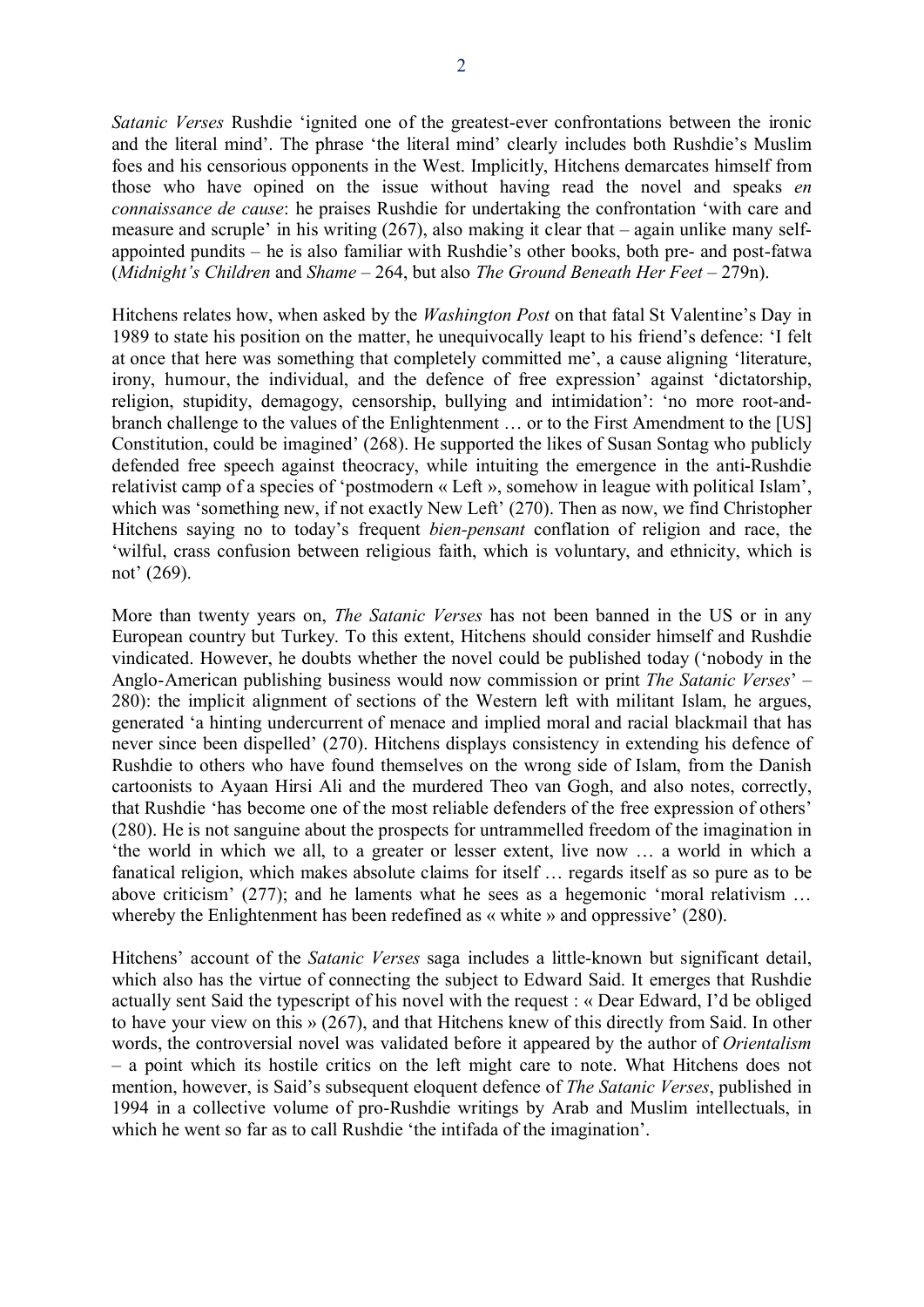This brings us to Hitchens' chapter on Said, 'Edward Said in Light and Shade' (385-404), which charts a relationship more chequered in its course than that with Rushdie, but nonetheless, as our author affirms, 'a friendship that taught me a very great deal' (385). Hitchens considers Said as both political commentator and postcolonial literary scholar. Sceptical of such currents as deconstruction and postmodernism, Hitchens nonetheless praises Said the critic as someone genuinely committed to literature : « when Edward talked about English literature and quoted from it, he passed the test that I always privately apply: Do you truly *love* this subject … ? » (385-86). He notes « Edward's pronounced dislike of George Orwell », surely a potential bone of contention in the light of Hitchens' own major reflection on the subject, *Why Orwell Matters* (2002) (a book which for some reason he scarcely mentions in *Hitch-22*). He praises *Orientalism*, if a shade grudgingly, as a 'book which made one think', while heretically pointing out Said's failure to consider the reverse Orientalism or Occidentalism of a phenomenon like the Ottoman Empire (390), and rather ambivalently recalling his own (in fact measured and informed) review in the *Atlantic Monthly* of the book's reissue in 2003 (397; [www.theatlantic.com/magazine/archive/2003/09/where-the-twain-should-have-met/2779/](http://www.theatlantic.com/magazine/archive/2003/09/where-the-twain-should-have-met/2779/) ). He does not, however, mention Said's later opus *Culture and Imperialism*, whose 'contrapuntal' readings of the likes of Conrad and Kipling surely help correct the reductivist tendency visible in *Orientalism*. Said's writings on music and his work with Daniel Barenboim – an important and often neglected side of his polymath career - are passed over in silence.

The key divergences between Hitchens and Said are less over culture than over politics. The reader senses both Hitchens' respect for his friend's towering intellect and his recurrent feeling that Said, over-influenced by both Marxist orthodoxy and its successor political correctness, was unwilling to be too hard on either Stalinism or political Islam: 'Edward didn't feel himself quite at liberty to say certain things'. Hitchens observes tellingly: 'his life – the life of the mind, the life of the book collector and music lover … would become simply unlivable and unthinkable in an Islamic republic' (391), adding that 'Edward could only condemn Islamism if it could somehow be blamed on either Israel or the United States or the West, and not as a thing in itself' (393) (this charge, though, does not seem quite consistent with Said's support for Rushdie).

Observing that 'if a difference of principle goes undisguised for any length of time, it will start to compromise and undermine the integrity of a friendship' (396), Hitchens charts the unravelling of his relationship with the Palestinian-American intellectual. Post-9-11, he is unsettled by Said's 'picture of an almost fascist America' (397) and his reluctance to take on Al-Qaeda. The rift finally came soon before Said's death in 2003 from leukaemia (as we now know, cancer provides one of the sadder connections between the two), in an episode which I reproduce in Hitchens' own words. In an article in an obscure London magazine, Said had 'quoted some sentences about the Iraq war that he off-handily described as « racist ». The sentences in question had been written by me … He had cited the words without naming their author' (397-98). That was the end of the friendship, though hard on the heels of the rift came Said's premature demise. Hitchens retained enough respect for his ex-friend to write him a decent obituary, which he rather understatedly calls 'the best tribute I could manage' (398; www.slate.com/id/2088944/), and to defend his memory and achievement against hard-right slurs of the type 'Edward Said: Professor of Terror' (399). We should, finally, recall in all this, and not forgetting Said's very specific objective positioning vis-à-vis the Middle East through his Palestinian-Christian origins, that the Hitchens-Said breach was about politics, not religion, and about political Islam rather than Islam as such.